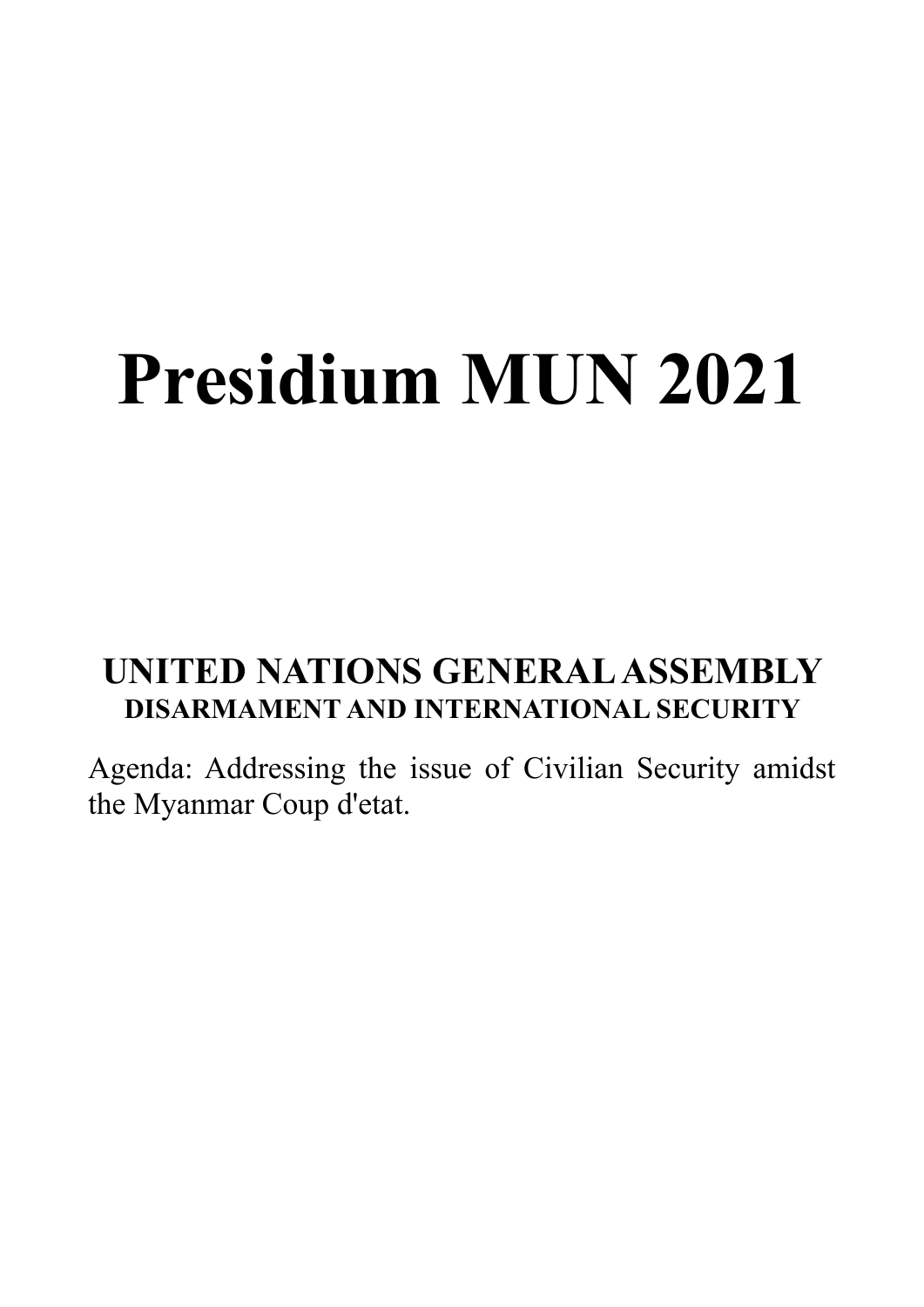| LETTER FROM THE EXECUTIVE BOARD          | 3              |
|------------------------------------------|----------------|
| <b>IMPORTANT INTERNATIONAL DOCUMENTS</b> | $\overline{4}$ |
| <b>CREDIBLE SOURCES OF PROOF</b>         | $\overline{4}$ |
| <b>ABOUT UNGA-DISEC</b>                  | 5              |
| <b>WORKING METHODS</b>                   | 5              |
| <b>ABOUT THE AGENDA</b>                  | 6              |
| STATEMENT BY THE PRESIDENT OF THE UNSC   | $\overline{7}$ |
| <b>PUBLIC STANCE</b>                     | 8              |
| <b>INTERNATIONAL STANCE</b>              | 8              |
| <b>LEGAL BACKGROUND OF THE SITUATION</b> | 9              |
| <b>VIOLATION OF RIGHTS</b>               | 10             |
| QUESTIONS TO CONSIDER                    | 12             |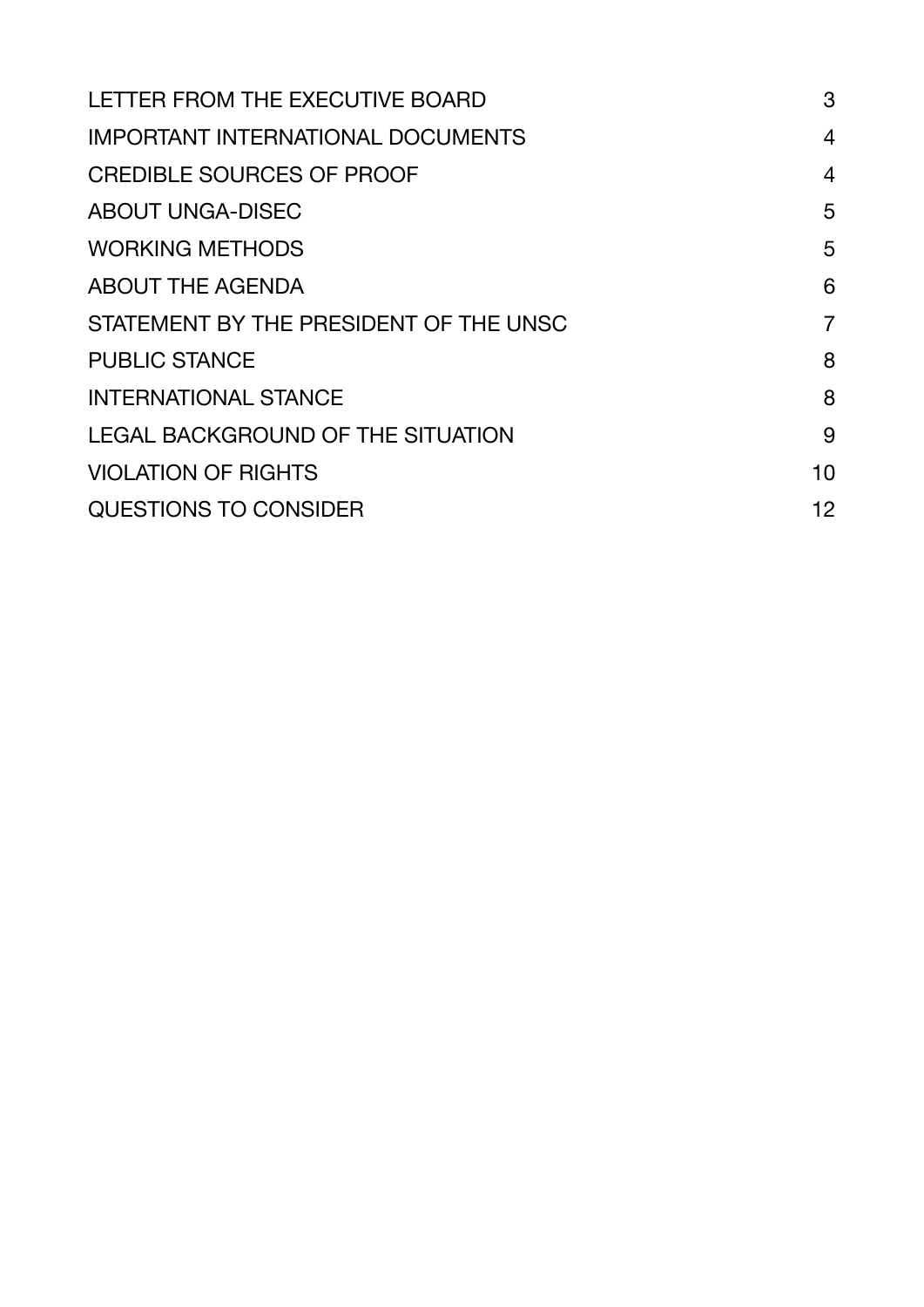## <span id="page-2-0"></span>**LETTER FROM THE EXECUTIVE BOARD**

Greetings delegates,

Though we shall try our level best to give you all a very comprehensive guide, however, the responsibility of reading between the lines and joining the dots lies on you. We as moderators can just bring information on the table; it's on you how you wish to pursue that information as.

So, in this guide, we shall bring in a wide range of information to your notice, ranging from official statements to scholarly views however the responsibility of prioritizing what to focus on and not is totally yours. When we talk of prioritizing information, what we mean is not to prioritize information according to what you think should be focused, but prioritizing information according to what your country thinks should be focused. Before coming for the conference, it is very important to break the larger agenda into smaller subtopics and ask questions to yourself about the agenda.

It is also crucial to enhance your leadership skills and lobbying capacity since we would give equal importance to overall participation in committee.

We would take this opportunity to elaborate upon the criteria for judgment which we will follow in the committee:

| Chits                       | Lobbying      |
|-----------------------------|---------------|
| Guidance of debate          | Yields        |
| Adherence to foreign policy | Documentation |
| Points                      | Verbatim      |

We shall, to the best of our abilities, ensure that a fair simulation is conducted and there is ample scope for fruitful and meaningful discussion which paves the way for a nuanced learning experience.

Regards,

Shikhar Tripathi **Chairperson** [\(contact.shikhartripathi@gmail.com\)](mailto:contact.shikhartripathi@gmail.com) Siddhant Magon Vice-Chairperson

Aryan Lohchab Rapporteur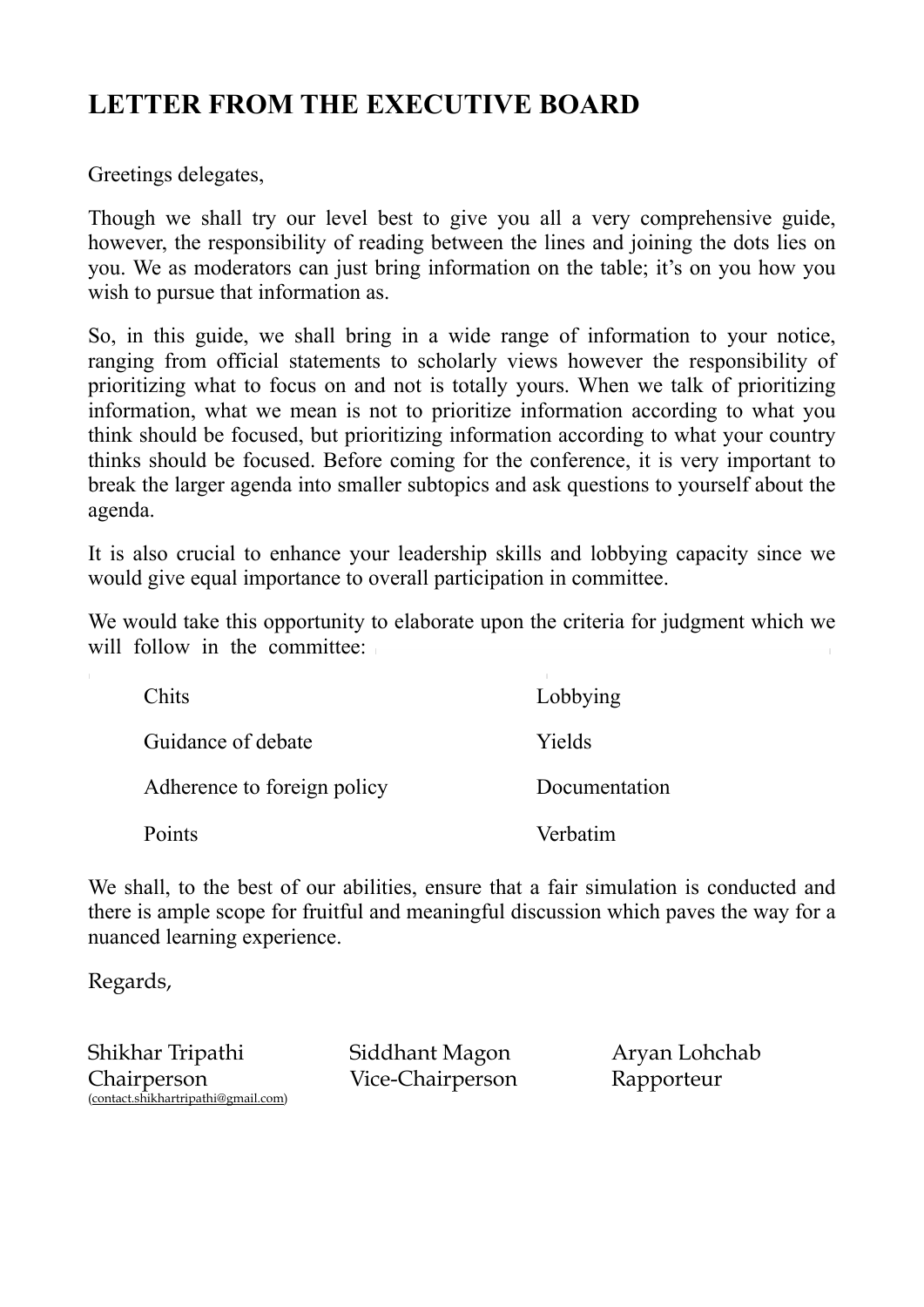## <span id="page-3-0"></span>**IMPORTANT INTERNATIONAL DOCUMENTS**

The following is a list of important International Documents the delegates must be thorough with so as to facilitate debate in any committee with agenda's under the ambit of UNSC. Kindly note that this list is not exhaustive and delegates are free to explore beyond these minimum requirements:

- 1. The UN Charter
- 2. All related covenants and international legal instruments

## <span id="page-3-1"></span>**CREDIBLE SOURCES OF PROOF**

#### **1) News Sources**

All the news sources shall have equally debatable credibility, where acceptance may vary from state to state.

#### **2) Government Reports**

These reports can be used in a similar way as the State Operated News Agencies reports and can, in all circumstances, be denied by another country. However, a nuance is that the Executive Board can still accept a report, as credible information, that is being denied by a certain country.

#### **3) UN Reports**

All UN Reports are considered as credible information or evidence.

**NOTE**: Under no circumstances will sources like Wikipedia, Amnesty International, Human Rights Watch, the Guardian etc. be accepted as PROOF/EVIDENCE. But they can be used for better understanding of any issue or even be brought up in debate if the information given in such sources is in line with the beliefs of a Government.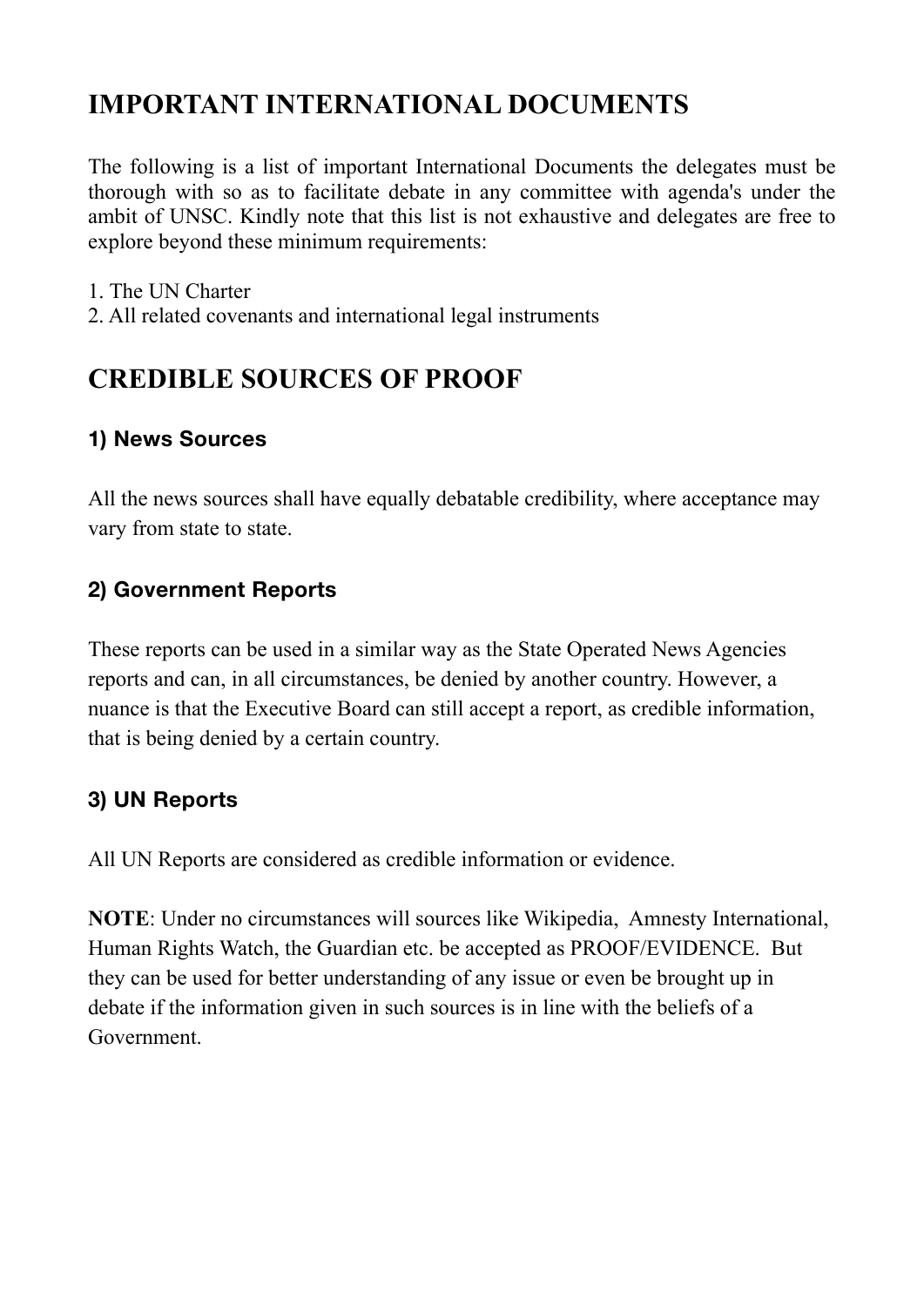# <span id="page-4-0"></span>**ABOUT UNGA-DISEC**

The First Committee deals with disarmament, global challenges and threats to peace that affect the international community and seeks out solutions to the challenges in the international security regime.

It considers all disarmament and international security matters within the scope of the Charter or relating to the powers and functions of any other organ of the United Nations; the general principles of cooperation in the maintenance of international peace and security, as well as principles governing disarmament and the regulation. The committee works in close cooperation with the United Nations Disarmament Commission and the Geneva- based Conference on Disarmament. It is the only Main Committee of the General Assembly entitled to verbatim records coverage.

The First Committee Sessions are structured into three distinctive stages:

- 1. General debate
- 2. Thematic discussions
- 3. Action on Drafts

#### <span id="page-4-1"></span>**WORKING METHODS**

Over the years, efforts have been made to rationalize the work of the Committee, concentrating on rearranging its agenda and improving its organization of work.

- During the 48th session of the Assembly, in 1993, the item entitled "Rationalization of the work and reform of the agenda of First Committee" was included in the agenda of the Assembly. Thereafter, the Assembly has focused on improving the effectiveness of the methods of work of the First Committee.
- During the 59th session, in response to a request of the Secretary- General to seek the views of Member States on improving the effectiveness of the methods of work of the First Committee, a report compiling those views was submitted by the **Secretariat**
- Since the 60th session, under the item "Revitalization of the work of the General Assembly", the committee has adopted its program of work and timetable for the forthcoming session.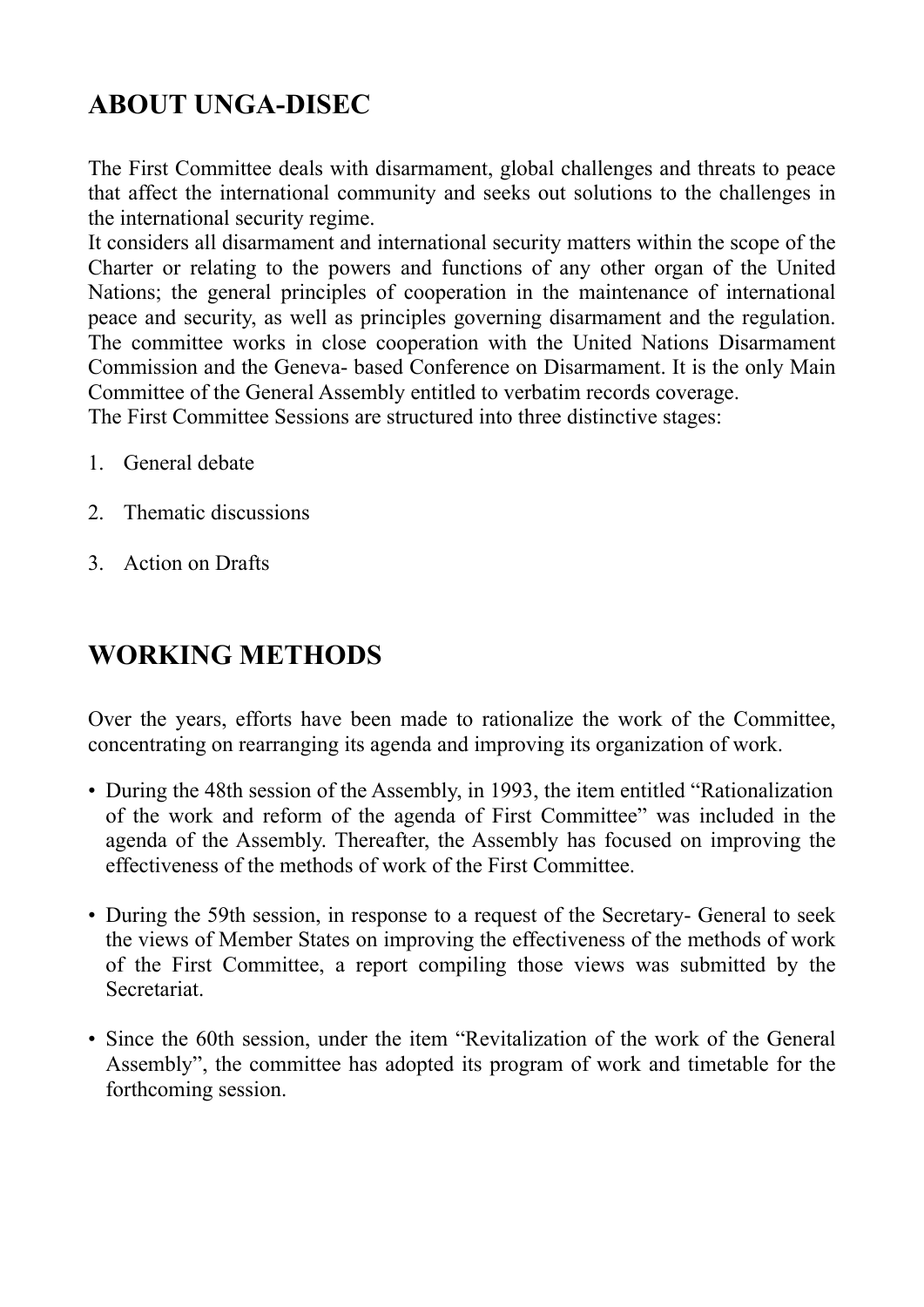## <span id="page-5-0"></span>**ABOUT THE AGENDA**

As per the report of the Special Rapporteur of the UNHRC, on 1st February 2021, the Myanmar military overthrew the civilian government in an illegal coup d'état. After declaring itself the "State Administrative Council" (SAC), it began committing human rights violations, including murder, arbitrary detention, beatings, and probable enforced disappearances. The SAC also instituted laws and policies to suppress freedom of expression, freedom of peaceful assembly and association, and the right to privacy. The coup completely overturned the rule of law in Myanmar. The military coup, initiated by Senior General Min Aung Hlaing and senior military officers, had an immediate impact on the political, social, and economic landscape in Myanmar and on fundamental human rights issues.

The coup d'état began when the democratically elected members of the country's ruling party, the National League for Democracy (NLD), were deposed by the Tatmadaw (Myanmar's military) which then vested power in a stratocracy. The Tatmadaw has proclaimed a year-long state of emergency and declared power has been transferred to Commander-in-Chief of Defence Services Min Aung Hlaing. It declared the results of the November 2020 general election invalid and stated its intent to hold a new election at the end of the state of emergency even though most of Myanmar's people are satisfied with the results of the election

Despite the Tatmadaw's threats, including a message delivered on national television that those participating in protests could "suffer loss of life," a nonviolent nationwide civil disobedience movement (CDM) emerged, transcending ethnicity, religion, and socioeconomic status. Millions have demonstrated in hundreds of townships opposing military rule.

Since 1 February, the Tatmadaw arbitrarily detained over 1,200 individuals and killed at least twenty-three people. At the time of writing, violent confrontations and arbitrary detentions are increasing at an alarming rate. Facing an economy shrivelling under the weight of a powerful civil disobedience movement, Min Aung Hlaing threatened striking civil servants with "disciplinary actions" if they failed to return to work. The people are undeterred.

In it's previous meeting over the issue, the UNSC couldn't come to a consensus over relaying it's stance for immediate restoration of democracy in Myanmar through a resolution, which finally resulted in the issuing of a Presidential Statement which not stern yet firmly talked in the same light. The lack of consensus definitely pointed towards vested interests as well as lack of interests.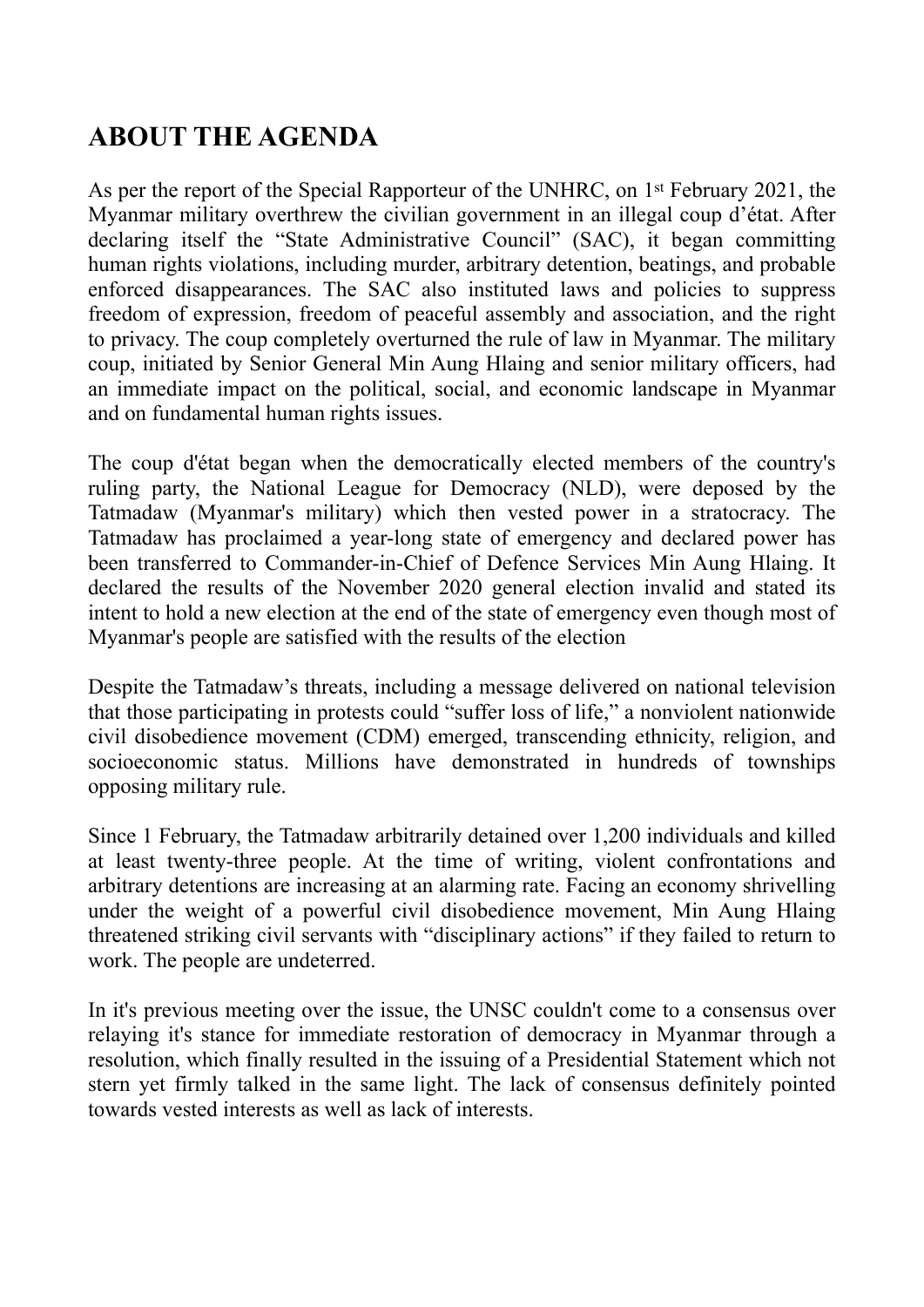#### <span id="page-6-0"></span>**STATEMENT BY THE PRESIDENT OF THE UNSC**

On 10 March 2021, in connection with the Council's consideration of the item entitled "The situation in Myanmar", in accordance with the procedure agreed in light of the extraordinary circumstances caused by the COVID-19 pandemic and set out in S/2020/372, the President of the Security Council issued the following statement on behalf of the Council:

"The Security Council, recalling its Press Statement SC/14430 of 4 February 2021, reiterates its deep concern at developments in Myanmar following the declaration of the state of emergency imposed by the military on 1 February and the arbitrary detention of members of the Government, including State Counsellor Aung San Suu Kyi and President Win Myint and others. The Security Council reiterates its call for their immediate release.

"The Security Council strongly condemns the violence against peaceful protestors, including against women, youth and children. It expresses deep concern at restrictions on medical personnel, civil society, labour union members, journalists and media workers, and calls for the immediate release of all those detained arbitrarily. The Council calls for the military to exercise utmost restraint and emphasises that it is following the situation closely.

"The Security Council expresses its continued support for the democratic transition in Myanmar, and stresses the need to uphold democratic institutions and processes, refrain from violence, fully respect human rights and fundamental freedoms and uphold the rule of law. It encourages the pursuance of constructive dialogue and reconciliation in accordance with the will and interests of the people of Myanmar.

"The Security Council reiterates its strong support for regional organisations, in particular the Association of Southeast Asian Nations (ASEAN) and its readiness to assist Myanmar in a positive, peaceful and constructive manner. It commends ASEAN's continued efforts to engage with all relevant parties in Myanmar. The Council welcomes the recent informal ASEAN Ministerial meeting on 2 March, and the statements made by the ASEAN Chair on 2 March and 1 February, which recalled the purposes and principles of the ASEAN Charter, notably the principle of democracy, adherence to the rule of law, good governance, the protection of human rights and respect for fundamental freedoms, called on all parties to exercise utmost restraint and seek a peaceful solution through constructive dialogue and practical reconciliation in the interests of the people and their livelihood.

"The Security Council also reiterates its support to the Special Envoy of the Secretary-General on Myanmar for her good offices, encourages the Special Envoy to maintain communication and her efforts to engage intensively with all relevant parties in Myanmar, and to visit Myanmar as soon as possible.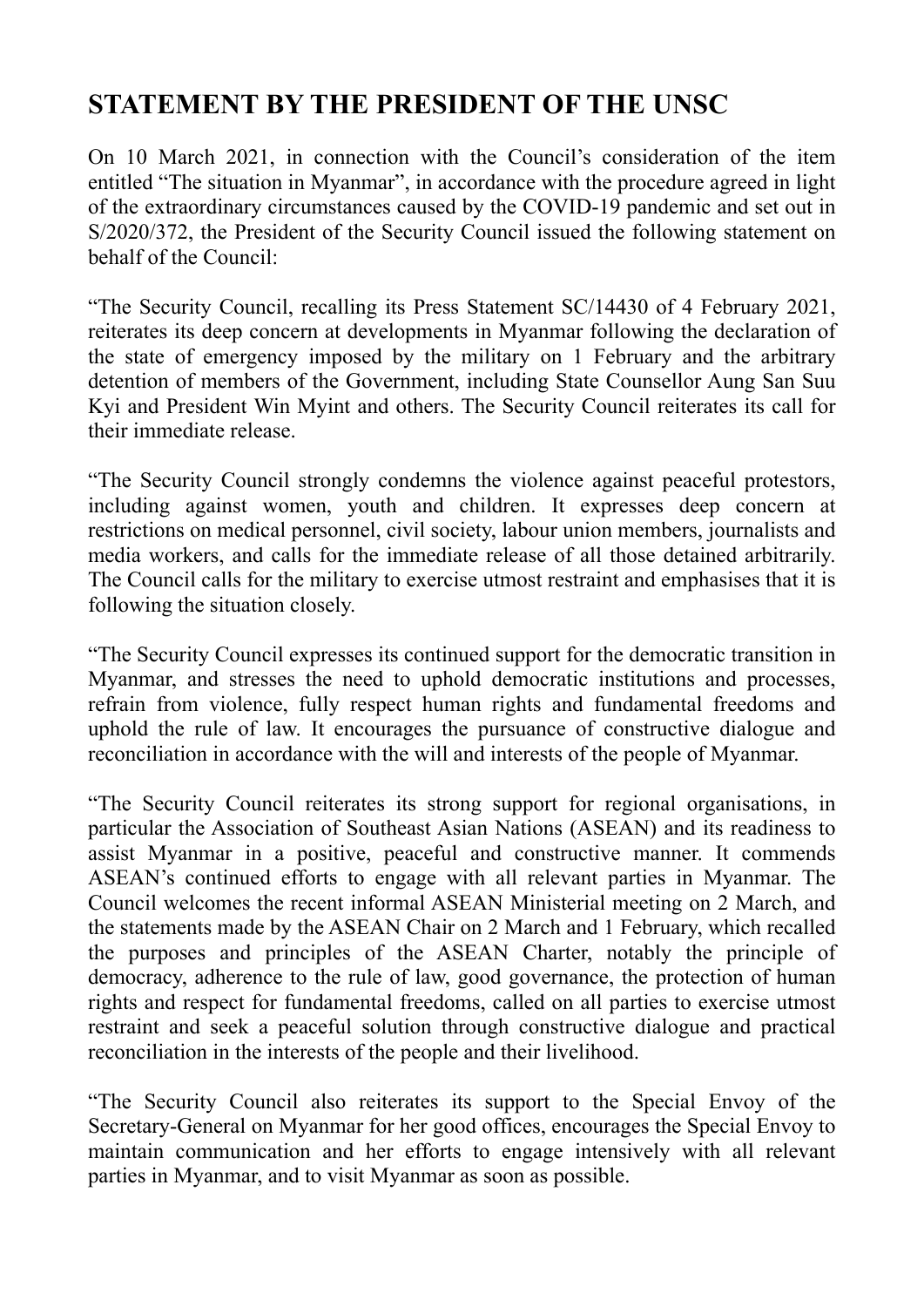"The Security Council continues to call for safe and unimpeded humanitarian access to all people in need, and highlights that the current situation has the potential to exacerbate existing challenges in Rakhine state and other regions. The Security Council expresses concern that recent developments pose particular serious challenges for the voluntary, safe, dignified, and sustainable return of Rohingya refugees and internally displaced persons. It is vital that the rights of minorities are fully protected.

"The Security Council reaffirms its support for the people of Myanmar and its strong commitment to the sovereignty, political independence, territorial integrity and unity of Myanmar.

"The Security Council remains seized of the matter."

#### <span id="page-7-0"></span>**PUBLIC STANCE**

The people of Myanmar have been united by the military coup d'état. The streets have been stormed by millions throughout the country to demand democracy and human rights and an immediate end to the Military takeover. Buddhist monks and Muslim clergy could be witnessed marching side-by-side; civil servants from various sectors; healthcare professionals, workers and trade unions, bankers and educators; all the ethnic groups; the very young as well as the very old- everyone stands shoulder to shoulder. The primary and foremost demand is the release of all the political prisoners. Another demand is that for a new constitution to remove the military from politics once and for all. The vast majority of the people of Myanmar are united in vehement opposition to the coup and embrace the Civil Disobedience Movement. Many ethnic-majority Burman protesters have also expressed regret over not previously recognizing the military's atrocity crimes against ethnic minorities, specifically referencing the Rohingya.

#### <span id="page-7-1"></span>**INTERNATIONAL STANCE**

The International Community seems to stand divided on the issue. While the United States of America openly issued sanctions against the perpetrators of the coup, nations like New Zealand, Japan and South Korea have denounced ties with Myanmar, India, although extending help and support to the citizens still chose not to take any diplomatic or geopolitical stance against the nation as of yet, and nations like China, Russia and Thailand who have earlier been accused of supporting the army by means of provision of assets and arms have decided to deny claims, remain silent and sidelined, although the two formers did veto a proposed resolution in the UNSC that was meant to denounce the coup and take steps towards immediate restoration of democracy. Intergovernmental agencies including the UN, ASEAN and EU have all condemned the coup, with the EU even having passed a resolution to call for solution to the situation. Following the events, multiple nations have resorted to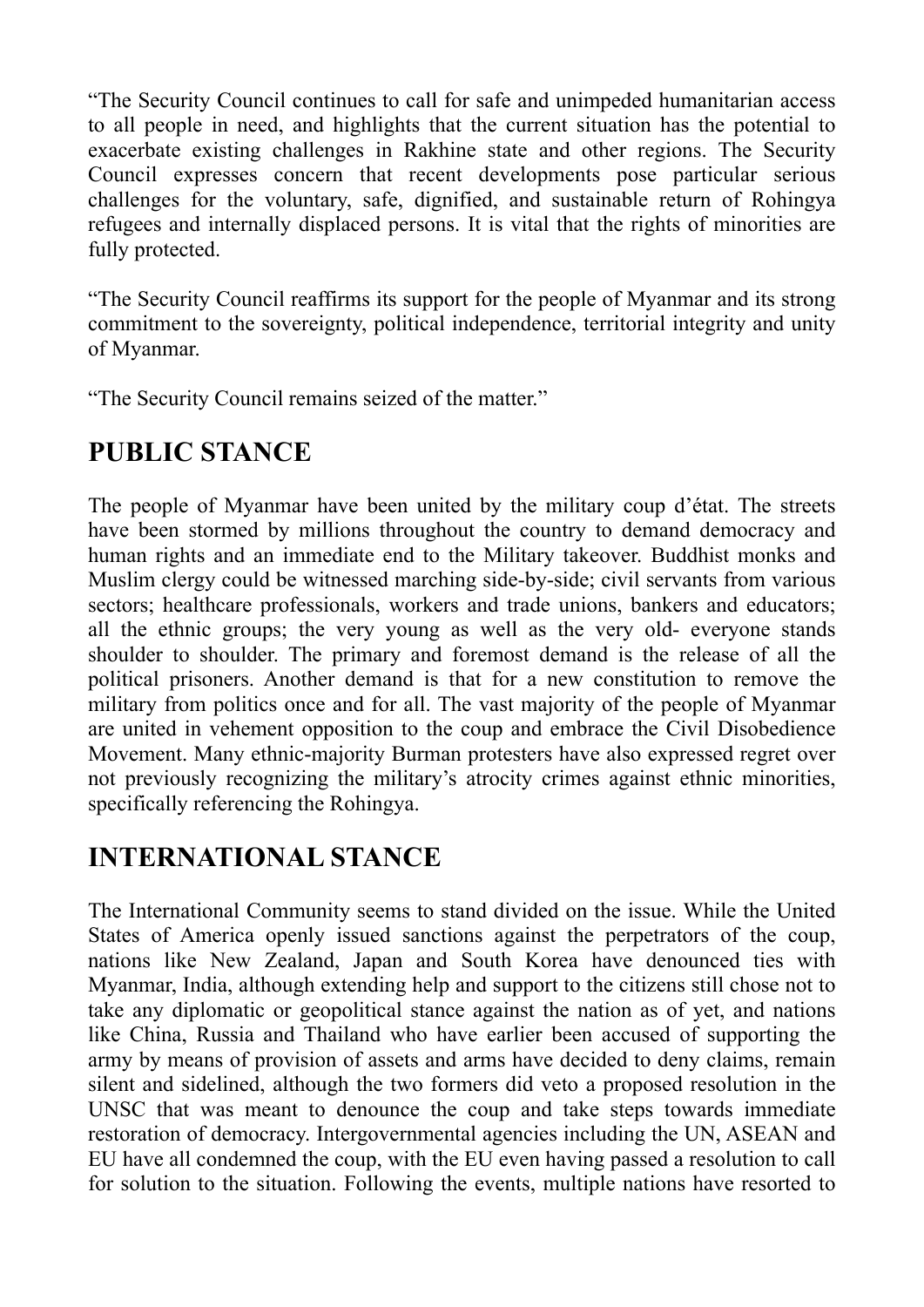evacuating their citizens from Myanmar, and have also gone ahead to issue public guidelines against travel to Myanmar.

#### <span id="page-8-0"></span>**LEGAL BACKGROUND OF THE SITUATION**

Many legal scholars have been analysing and questioning the legality of the coup. It has been found that, by staging a coup, the military had violated Myanmar's constitution, since the declaration of a state of emergency in compliance with the Constitution was not justifiable on the grounds of election irregularities. Further, the fundamental rule of law principle was also violated by the actions of the military whilst the coup.

Articles 417 and 418 of the 2008 Constitution were invoked by the Tatmadaw as the legal basis for the military takeover, however, Article 417 of the Constitution assigns the power solely to a sitting president to declare a state of emergency, following 'consultation' with the National Defence and Security Council (NDSC). The incumbent civilian president Win Myint had not voluntarily ceded his role; instead, the state of emergency was unconstitutionally declared by vice-president Myint Swe.

The declaration of a state of emergency then transfers legislative, executive, and judicial authority to the Commander-in-Chief per Article 418. Half of the NDSC's members at the time of the coup were civilians, including the president, the civilianelected second vice-president, and the speakers of the upper and lower houses, all of whom had been arrested by the military. The military claims that the NDSC was convened, chaired by Min Aung Hlaing, to invoke Articles 417 and 418. However, this session was held in the absence of the civilian members of the NDSC, and it is unclear whether the military had the constitutional authority to reconstitute a session of the NDSC, or to unilaterally declare a state of emergency through a vice-president, whose actions can very well be pictured under duress, since the Constitution grants the president, who at the time had not voluntarily vacated his role, the sole authority to declare a state of emergency.

On 23 March 2021, during a news conference in Naypyitaw, the Tatmadaw defended the reimposition of the takeover and claimed that ousted national leader Aung San Suu Kyi was corrupt, tantamount to graft. No supporting evidence for these allegations was offered outside of the taped testimony of a former colleague of Kyi, Phyo Min Thein, who has been detained by the military since the coup began.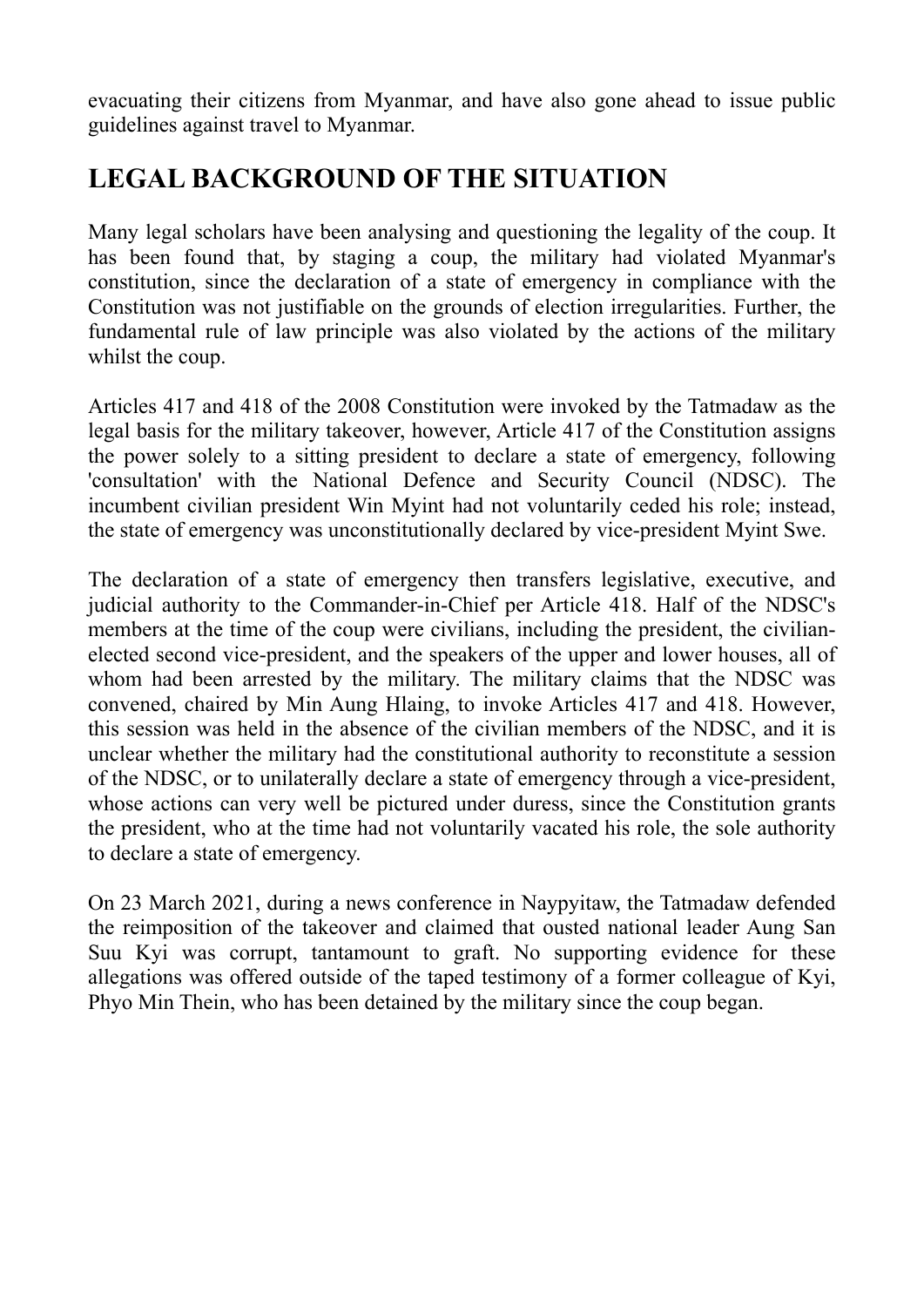## <span id="page-9-0"></span>**VIOLATION OF RIGHTS**

**Murder:** There have been multiple reports of killings at the hands of the military, mostly against peaceful protestors. The most recent killings demonstrate that Myanmar forces are now engaging in systematic murders throughout the country. Security forces in disparate locations are unlikely to have engaged in these murders on the same day without express approval of the senior- most leadership of the junta, including Min Aung Hlaing. As investigations are conducted, liability should extend to those highest in the chain of command in accordance with international law.

**Disproportionate use of force:** Myanmar security forces have been reported have have been using excessive force, including brutally beating unarmed individuals, unlawfully using less-lethal weapons such as slingshots, rubber bullets, and water cannons, and shooting people with live ammunition while breaking up protests and detaining individuals. Military-backed counter-protest provocateurs have also engaged in attacks against protesters.

**Arbitrary detention:** At the time of writing of the report of the special rapporteur, the junta has arbitrarily detained over 1,200 people since the beginning of the coup. Political prisoners include members of the NLD, Members of Parliament, UEC officials, political activists, civil society members, civil servants, journalists, lawyers, teachers, medics, students, and celebrities. The junta issued arrest warrants for at least 32 others who reportedly went into hiding. At the time of writing, the authorities convicted at least four of the 900 detainees and sentenced them to prison terms ranging from seven days to two years. These mass arbitrary detentions violate Articles 9, 10, and 11 of the Universal Declaration of Human Rights, which, respectively, prohibit arbitrary arrest and detention; entitle everyone to a "fair and public hearing by an independent and impartial tribunal, in the determination of his rights and obligations and of any criminal charge against him"; and require everyone charged with a penal offence "the right to be presumed innocent until proved guilty according to law in a public trial at which he has had all the guarantees necessary for his defense."

**Legal restrictions on civil and political rights:** Since the military unlawfully seized power, the SAC has issued draconian decrees by amending existing law, establishing new regulations, and imposing its will on telecommunications companies, all illegitimately and in violation of the people of Myanmar's right to freedom of expression, freedom of peaceful assembly and association, and access to information. The SAC amended without authority the Penal Code in numerous ways to provide grave consequences to anyone who criticizes the junta or expresses views that the junta has announced to be untrue. The junta amended Sections 121, 124, and 505 (a) of the Penal Code, introducing harsh penalties and longer prison sentences for the following acts: (1) incitement or action against the "Defence Services or Law Enforcement agencies" (maximum twenty-year sentence); (2) intending to cause a government employee to "lose respect for the government" or to "hinder the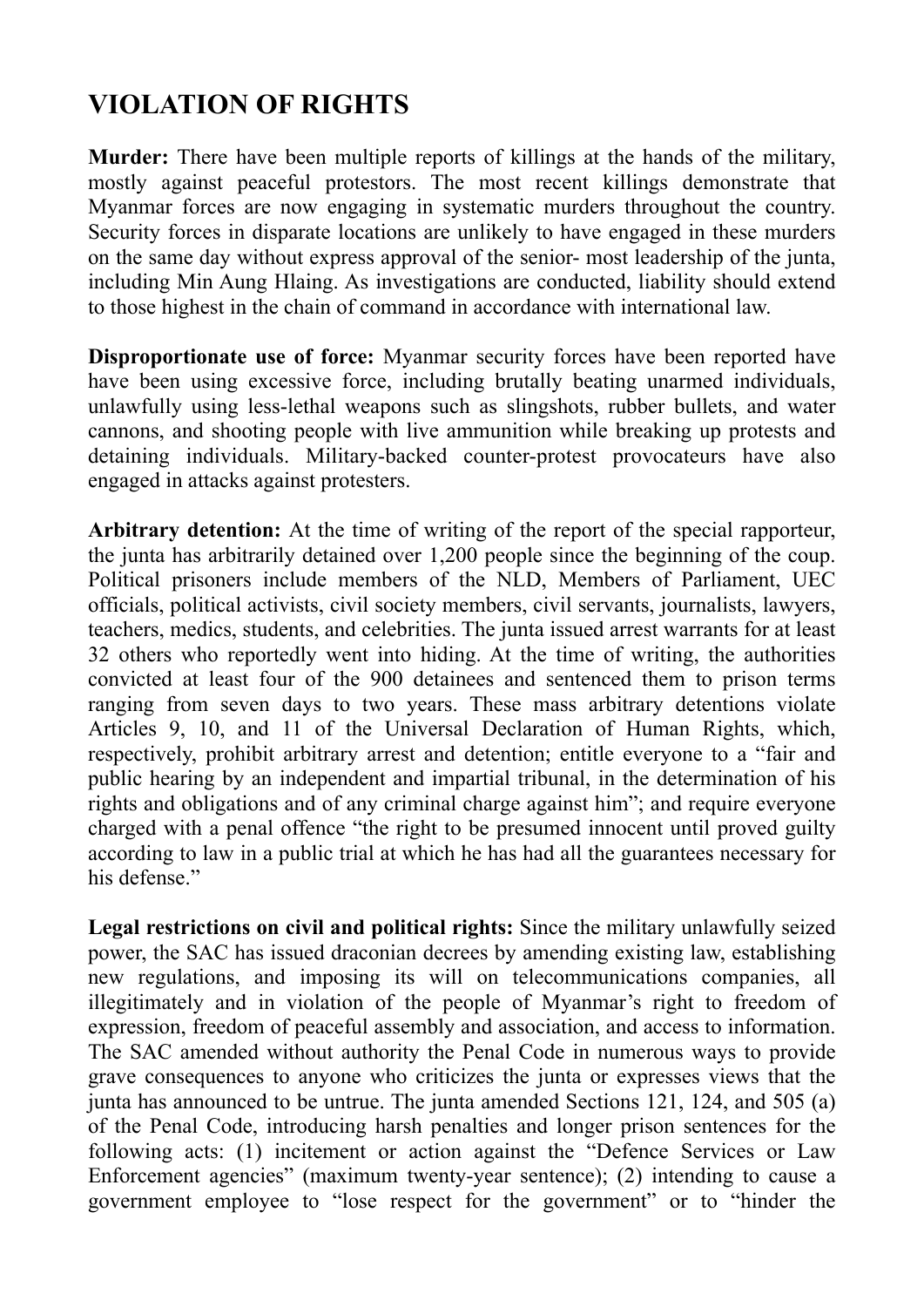performance of their duty" (maximum seven- year sentence); (3) cause or intend to "cause fear to a group of citizens or to the public in general" (maximum three-year sentence); (4) cause or intend to "spread false news" (maximum three year sentence); (5) cause or intend to "commit or to agitate directly or indirectly criminal offence against a Government employee." These new sections and amendments to the Penal Code stifle criticism of the junta and effectively criminalize the activities of protesters. Anyone who speaks out against the military junta can be held criminally liable. By design, changes to the code would capture civil servants who join the CDM, those who encourage civil servants to join, and those who provide support to them. All of this goes against Article 19 of the Universal Declaration of Human Rights which protects the right to freedom of expression. For restrictions on the right to freedom of expression to be lawful, they must be provided for in law, applied only in specific circumstances to protect the rights and reputation of others, or to ensure national security, public order, public health, or public morals, and be necessary and proportionate. Proportionality should be interpreted to mean, in part, the least restrictive means to achieve any of the above legitimate aims. The military began telecommunications disruptions early in the morning on 1 February, in conjunction with the coup maneuvers, and the Internet remained partially disrupted for most of the day. Subsequent directives from the Ministry of Transport and Communications (MoTC) instructed service providers to block Facebook, which in Myanmar functions as the Internet for much of the population. In the days that followed, other social media platforms, such as Instagram and Twitter, were blocked and the junta ordered nationwide Internet shutdowns. Law Protecting the Privacy and Security of Citizens Amendments: On 13 February, the SAC amended without proper authority the Law Protecting the Privacy and Security of Citizens, removing key provisions that provided, in theory if not always in practice, fundamental protections to the people of Myanmar from unreasonable searches, seizures, surveillance, and arbitrary and indefinite detention. With the removal of these protections, the junta gives security forces legal cover to: (1) detain people indefinitely without permission from a court (thereby suspending habeas corpus in Myanmar); (2) enter a person's private residence for the purpose of search, seizure, or arrest; (3) surveil, spy upon, or investigate any citizen as they see fit; (4) intercept communications; (5) demand or obtain personal telephonic and electronic communications data from telecommunication operators; (6) open, search, seize or destroy a person's private correspondence; (7) interfere with a person's personal or family matters; and (8) seize or destroy a person's property. The Myanmar Constitution and the Code of Criminal Procedure continue to prohibit many of these activities.

**Armed conflict, protection of civilians, and displacement since the Coup:** The Myanmar Army increased attacks on civilian-populated areas in Kayin (Karen) villages since the coup, and in the weeks before and since the coup, attacks forcibly displaced more than 7,000 civilians, including an estimated 5,000 in Butho, Dwe Lo, and Luthaw townships, Papun District and 1,500 in Mone and Ler Doh townships, Nyaunglebin District. Since the coup, the attacks by the Myanmar military have displaced an estimated 3,500 Kayin (Karen) civilians. Reportedly, frequent shelling